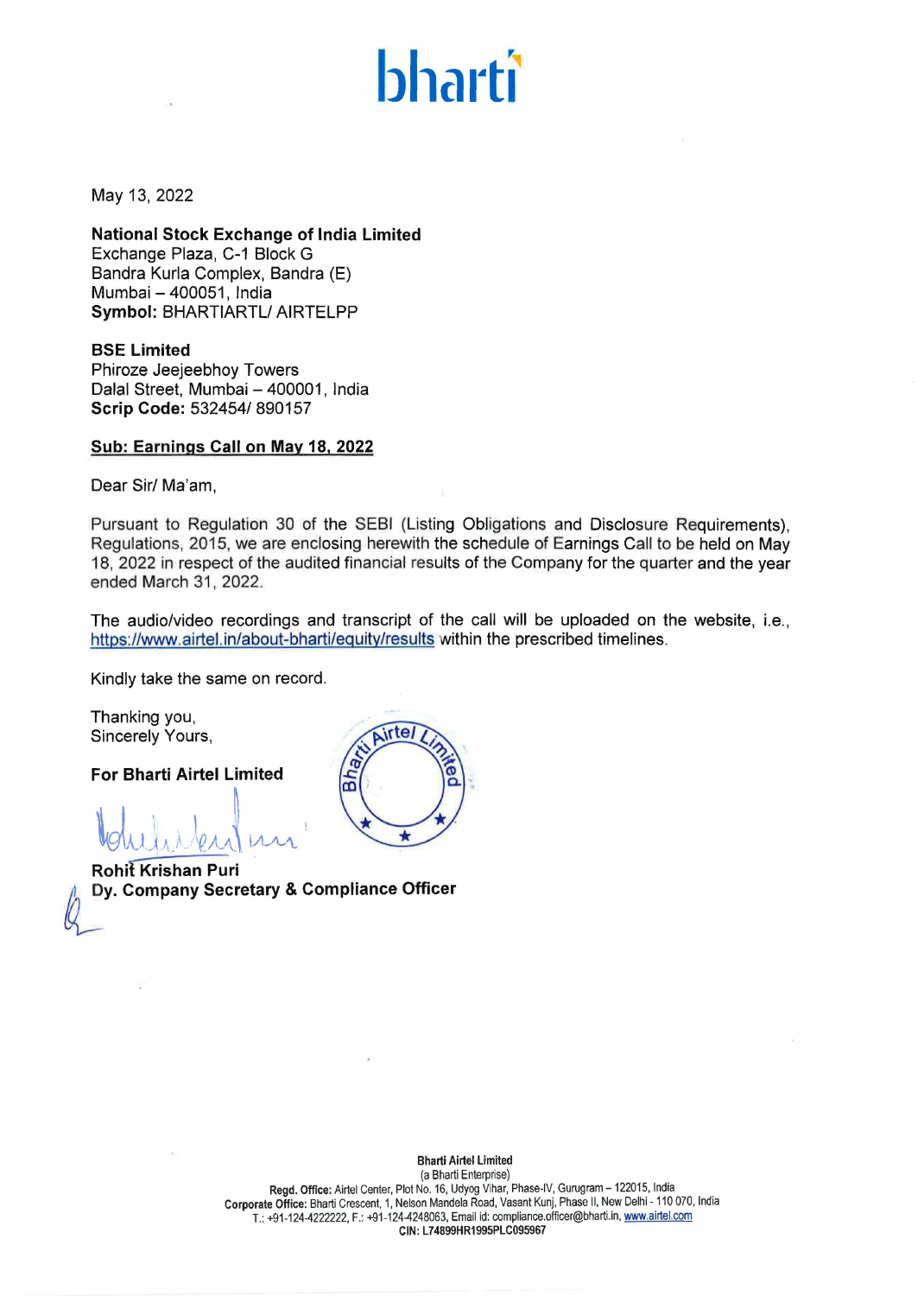## bharti

### **Summary of Events**

### **Bharti Airtel Limited to announce results for the fourth quarter ended March 31, 2022, on May 17, 2022 (Tuesday).**

Bharti Airtel, a global communications solutions provider, will announce results for its fourth quarter ended March 31, 2022, on May 17, 2022. Post intimation of results to the Stock Exchanges, the same will be available on the company's website.

**Company's website** – detailed results pack will be available on [www.airtel.in.](http://www.airtel.in/) Contents of detailed results pack will be:

- a) Quarterly report
- b) Media release
- c) Published results
- d) Key performance indicators
- e) Transcript of earnings call (available at a later date)

### **Earnings Webinar (02:30 pm – 03:30 pm IST on Wednesday, May 18, 2022)**

Bharti Airtel Limited will conduct an earnings webinar for interested parties on Zoom. Members of the senior management will present an overview on the performance of the company and shall respond to queries of the participants. The webinar will take place at 2:30 pm IST (5:00 pm in Singapore and Hong Kong, 10:00 am in UK {London} and 5:00 am in USA {Eastern Zone}) on Wednesday, May 18, 2022.

### **Instructions to join Earnings Webinar**

- 1. Bharti Airtel will be conducting the webinar on Zoom. Please download the latest Zoom application for PC / Mac / iOS / Android device beforehand from <https://zoom.us/download>
- 2. Pre-registration for the webinar is mandatorily required. Please use the following link to register and get your unique link and password to join the zoom webinar.
- 3. Registration Link: https://airtel.zoom.us/webinar/register/WN\_DBsgUijmS3CaJlLKrgi5hw
- 4. Q&A Session: Post the management commentary, the Company will open up for a Q&A session. Interested participants may click on "Raise Hand" option on Zoom application to join the Q&A queue. The participant may click this option during the management commentary itself to ensure they find a place in the queue. Upon announcement of name, participant to kindly click on "Unmute Myself" in the pop-up on screen and start asking the question.
- 5. Please note all the participants (except Bharti Airtel management) will have their video disabled and audio on mute during the call. The participant asking questions will only have his/her audio unmuted.
- 6. Request all the participants to join using the latest Zoom application to ensure a high quality and uninterrupted experience. Participants joining through the dial in numbers will not be able to see the video or participate in Q&A session. The webinar will be locked after fifteen minutes from starting.